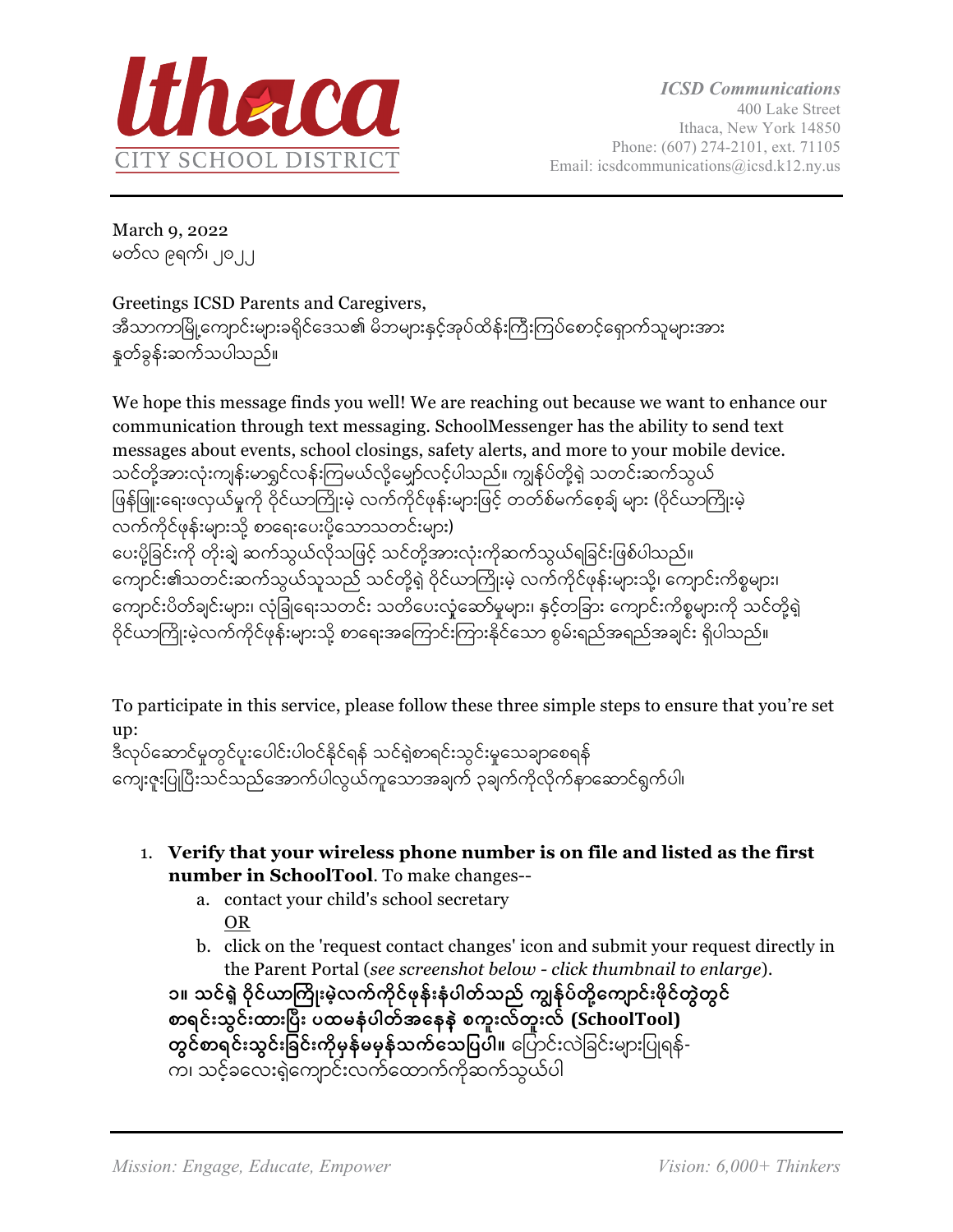



| S SCHOOLTOOL                                       | Ξ                                                                                                                                                                                              |                                                       |                                                                                                                                                                                 |  |  |  |  |                                                       |                                                                                                                                                                                                                              | 2021-2022 |  | Click here to request changes to your phone number(s),                                                  |                         |  |  | $\bullet$    |
|----------------------------------------------------|------------------------------------------------------------------------------------------------------------------------------------------------------------------------------------------------|-------------------------------------------------------|---------------------------------------------------------------------------------------------------------------------------------------------------------------------------------|--|--|--|--|-------------------------------------------------------|------------------------------------------------------------------------------------------------------------------------------------------------------------------------------------------------------------------------------|-----------|--|---------------------------------------------------------------------------------------------------------|-------------------------|--|--|--------------|
| <i><b>Ithaca</b></i><br><b>CITY SCHOOL DISTRIC</b> | AAAA<br><b>PERSONAL INFORMATION</b>                                                                                                                                                            |                                                       |                                                                                                                                                                                 |  |  |  |  |                                                       |                                                                                                                                                                                                                              |           |  | the order in which numbers are listed, and/or to have<br>the "Receives Mail" icon added to your record. |                         |  |  | $\checkmark$ |
| $\bigwedge^{\infty}$ Home<br>$\checkmark$          | Cisneros, Sandra<br>FIRST: Sandra<br>MIDDLE:<br>LAST: Cisneros<br><b>GENDER: Female</b><br>poe: 9/5/2004 (17 yr 6 mo)<br><b>1ST LANGUAGE: Spanish</b><br>EMAIL: sandra.cisneros@icsd.k12.ny.us |                                                       |                                                                                                                                                                                 |  |  |  |  | ADDRESS: 100 Mango St<br>GRADE: 11<br><b>Contacts</b> | Ithaca, NY 14850<br>PHONES: H: (123) 456-7890 Unl<br>TYPE: Enrollment in building or grade<br>BUILDING: ITHACA SENIOR HIGH SCHOOL/High<br>Schedule Attendance Discipline Grades Assessments Assignments Letters User-Defined |           |  |                                                                                                         | <b>BIP</b><br>910010007 |  |  |              |
|                                                    | <b>STUDENT</b>                                                                                                                                                                                 |                                                       |                                                                                                                                                                                 |  |  |  |  |                                                       |                                                                                                                                                                                                                              |           |  |                                                                                                         |                         |  |  |              |
|                                                    | <b>Contacts</b>                                                                                                                                                                                |                                                       |                                                                                                                                                                                 |  |  |  |  |                                                       |                                                                                                                                                                                                                              |           |  |                                                                                                         |                         |  |  |              |
|                                                    |                                                                                                                                                                                                | Elvira Anguiano M<br>100 Mango St<br>Ithaca, NY 14850 |                                                                                                                                                                                 |  |  |  |  | Father<br>Cell: (987) 654-3210 Uni                    | Home: (123) 456-7890 Uni                                                                                                                                                                                                     |           |  |                                                                                                         |                         |  |  | 合适合理         |
|                                                    | <b>Siblings</b>                                                                                                                                                                                |                                                       | The first number listed is the number used to deliver all SchoolMessenger calls and/or texts.                                                                                   |  |  |  |  |                                                       |                                                                                                                                                                                                                              |           |  |                                                                                                         |                         |  |  |              |
|                                                    | No siblings                                                                                                                                                                                    |                                                       | If you wish to opt-in to receive SchoolMessenger communications sent via text/SMS,<br>please ensure that the phone number listed first is enabled to receive text/SMS messages. |  |  |  |  |                                                       |                                                                                                                                                                                                                              |           |  |                                                                                                         |                         |  |  |              |

- 2. **Confirm that the 'receives mail' icon appears to the right of your contact information** (*see screenshot below - click thumbnail to enlarge*). Without this icon, you will not be able to receive our text messages. If you do not have the icon-
	- a. contact your child's school secretary
		- OR
	- b. click on the 'request contact changes' icon and submit your request directly in the Parent Portal.

```
၂။ စာများလက်ခံရရှိသောပုံစံအရှပ်ကွက်လေး သည် သင်ရဲ့ဆက်သွယ်မှုသတင်း
ယာဘက်တွင်ပေါ်ကြောင်းအတည်ပြုပါ။
(အောက်တွင်ပြထားသောကွန်ပြူတာမှရှိက်ယူထားသည့်
စ်<br>ခါတ်ပုံကိုကြည့်ပါ - သေးငယ်သောပုံရိပ်ကိုကြီးစေရန် ၄င်းအပါတွင်နိုပ်ပါ)၊
ဒီစာများလက်ခံရရှိသောပုံစံရုပ်ကွက်လေး မရှိပါက ကျွန်ုပ်တို့ရဲ့ကျောင်းမှ
ပို့သောတက်စ်မက်စေချ် များ (ဝိုင်ယာကြိုးမဲ့ လက်ကိုင်ဖုန်းများသို့
စာရေးပေးပို့သောသတင်းများ) ကိုလက်ခံရရှိမည်မဟုတ်ပါ။ အကယ်၍ သင့်တွင်
ဒီစာများလက်ခံရရှိသောပုံစံရုပ်ကွက်လေး မရှိပါက -
က၊ သင့်ခလေးရှဲကျောင်းလက်ထောက်ကိုဆက်သွယ်ပါ
<u>သို့</u>မဟုတ်
္.<br>ခ၊ ဆက်သွယ်မှုအပြောင်းအလဲများတောင်းဆိုခြင်းပုံစံအရုပ်လေးကိုနိုပ်ပြီး သင်ရဲ
```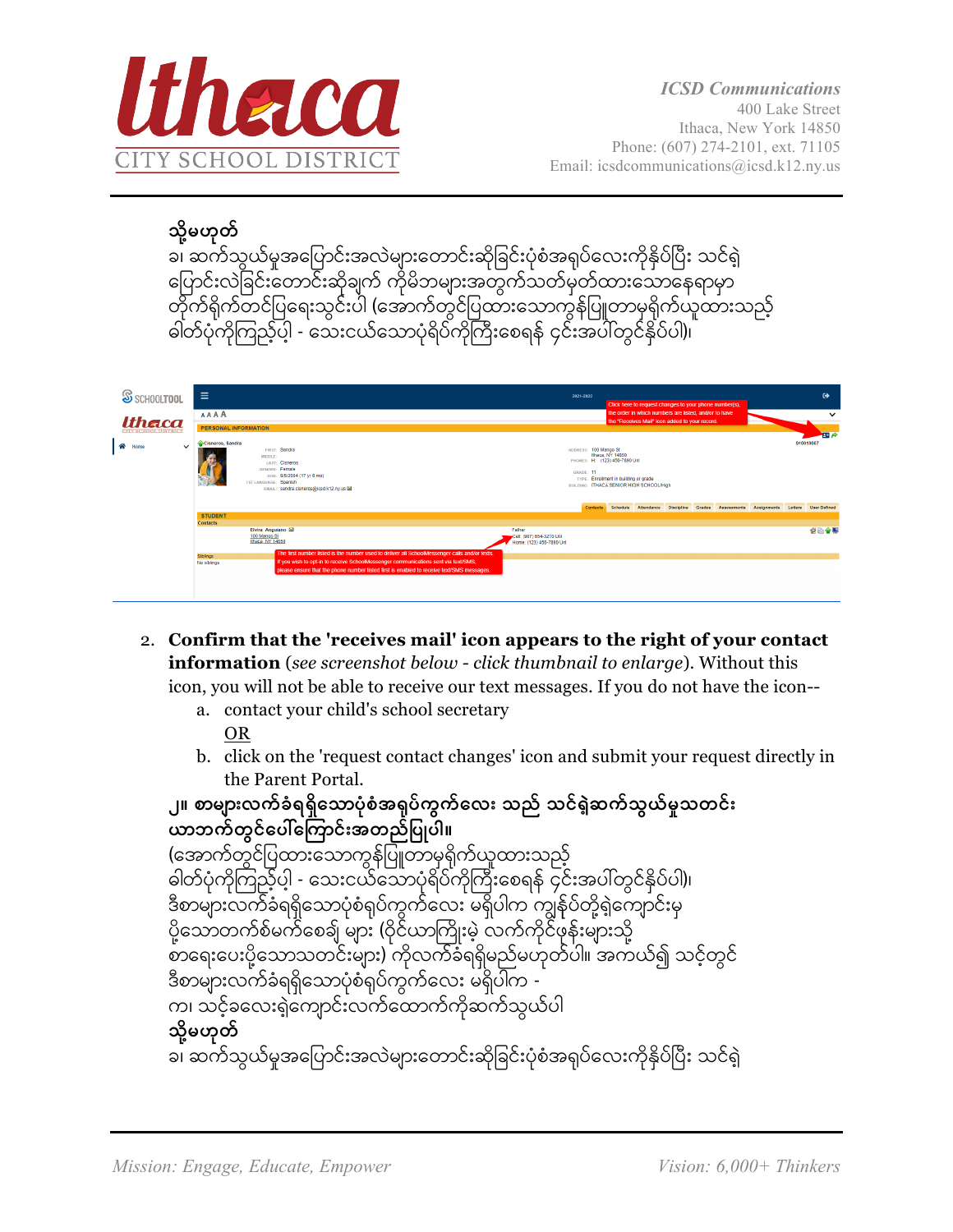

| ပြောင်းလဲခြင်းတောင်းဆိုချက် ကိုမိဘများအတွက်သတ်မှတ်ထားသောနေရာမှာ<br>တိုက်ရိုက်တင်ပြရေးသွင်းပါ၊ |  |
|-----------------------------------------------------------------------------------------------|--|
|                                                                                               |  |
|                                                                                               |  |

| SS SCHOOLTOOL                     | $\equiv$                                                                                                                                                                         | 2021-2022                                                                                                                                                                    | $\leftrightarrow$ |  |  |
|-----------------------------------|----------------------------------------------------------------------------------------------------------------------------------------------------------------------------------|------------------------------------------------------------------------------------------------------------------------------------------------------------------------------|-------------------|--|--|
| <b>Uthaca</b>                     | AAAA                                                                                                                                                                             |                                                                                                                                                                              | $\checkmark$      |  |  |
| <b>CITY SCHOOL DISTRICT</b>       | <b>PERSONAL INFORMATION</b>                                                                                                                                                      |                                                                                                                                                                              | 田戸                |  |  |
| $\bigotimes$ Home<br>$\checkmark$ | Cisneros, Sandra<br>FIRST: Sandra<br>MIDDLE:<br>LAST: Cisneros<br>GENDER: Female<br>DOB: 9/5/2004 (17 yr 6 mo)<br>1ST LANGUAGE: Spanish<br>EMAIL: sandra.cisneros@icsd.k12.ny.us | ADDRESS: 100 Mango St<br>Ithaca, NY 14850<br>PHONES: H: (123) 456-7890 Uni<br>GRADE: 11<br>TYPE: Enrollment in building or grade<br>BUILDING: ITHACA SENIOR HIGH SCHOOL/High | 910010007         |  |  |
|                                   |                                                                                                                                                                                  | Contacts Schedule Attendance Discipline Grades Assessments Assignments Letters User-Defined                                                                                  |                   |  |  |
|                                   | <b>STUDENT</b><br><b>Contacts</b>                                                                                                                                                |                                                                                                                                                                              |                   |  |  |
|                                   | Elvira Anguiano ≥1<br>100 Mango St<br>Ithaca, NY 14850                                                                                                                           | Father<br>Cell: (987) 654-3210 Uni<br>Home: (123) 456-7890 Uni<br>This "Receives Mail" icon must appear                                                                      | 40 L              |  |  |
|                                   | <b>Siblings</b><br>No siblings                                                                                                                                                   | next to your name for you to receive<br>SchoolMessenger notifications.                                                                                                       |                   |  |  |

3. **Opt-in to receive text messages at any time from your wireless device by texting "Y" or "Yes" to the district's short code number, 67587**, or by scanning the QR code on this flyer.

**၃။ ပို့သောတက်စ်မက်စေချ် များ (ဝိုင်ယာကြိုးမဲ့ လက်ကိုင်ဖုန်းများသို့** စာရေးပေးပို့သောသတင်းများ) ကိုလက်ခံရရန် အတွက် သင်ရွေးချယ်ပါဝင်လိုပါ က သင်ရဲ ဝိုင်ယာကြိုးမဲ့ လက်ကိုင်ဖုန်းမှ အချိန်မရွေး "Y" သို့မဟုတ် "Yes" ကိုစာရေးပြီး ကျောင်းခရိုင်ရဲ့ ာ အတိုကောက်ကုတ်ဒ် နံပါတ်၊ ၆၇၅၈၇ သို့တိုက်ရိုက်ရေးပို့ပါ။ သို့မဟုတ် <mark>ဒီစာရွက်ပေါ်က</mark> QR ကတ်ဒ်ကိုစကင်း(ရိုက်)လုပ်ပါ။

Parents and caregivers who do not actively opt-in will not receive any texts from the district. ပို့သောတက်စ်မက်စေချ် များ (ဝိုင်ယာကြိုးမဲ့ လက်ကိုင်ဖုန်းများသို့ စာရေးပေးပို့သောသတင်းများ) ကိုလက်ခံရရန် အတွက် ရွေးချယ်ပါဝင်မှု ကိုတက်ကြွစွာစာရင်းသွင်းမထားသောမိဘများနှင့်အုပ်ထိန်းကြီးကြပ်စောင့်ရှောက်သူ များ သည် ကျောင်းခရိုင်ရဲ့ ဝိုင်ယာကြိုးမဲ့ လက်ကိုင်ဖုန်းများသို့ စာရေးပေးပို့သောသတင်းများ (တက်စ်မက်စေ့ချုံများ) ကိုလုံးဝမရပါ။

Please don't hesitate to contact us or your school secretary with any questions. Additional information about parent/caregiver communications can be found on our website.

မည်သည့်မေးခွန်းမဆိုရှိပါက ကျေးဇူးပြု၍ ကျွန်ုပ်တို့ကို သို့မဟုတ် သင့်ကျောင်းလက်ထောက် ကိုဆက်သွယ်ရန်နောင့်နှေးမှုမရှိပါနဲ့။